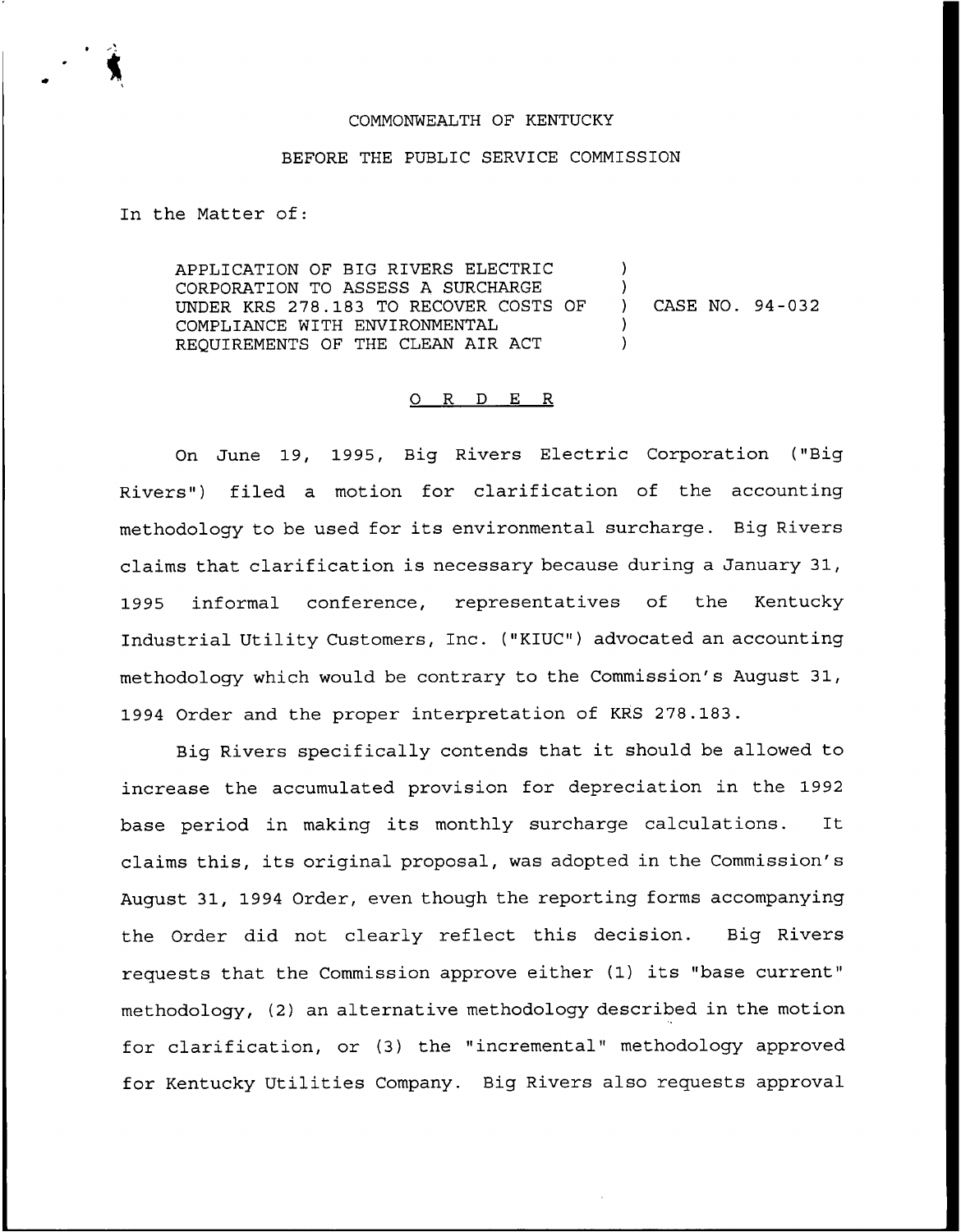of its proposed accounting methodology for the two-year review and modification of the monthly reporting formats attached to the August 31, 1994 Order.

KIUC strongly opposes Big Rivers' request, characterizing it as an attempt to relitigate matters that have already been decided. KIUC further notes that Big Rivers has not presented any valid economic reasons to change the August 31, 1994 Order. KIUC states that contrary to Big Rivers' claims, its original surcharge proposal did not provide for the on-going depreciation of the 1992 baseline capital costs and that Big Rivers has overstated the cost recovery differences in its comparison of the original decision and the proposed clarification. Finally, KIUC states the Commission should not now decide how the surcharge will be incorporated into base rates during the two-year review. The Attorney General filed comments in support of KIUC on September 11, 1995.

In its reply, Big Rivers argues that KIUC's proposed accounting methodology is illegal and could not have been the methodology the Commission intended to be used. It argues that KIUC's response demonstrates a lack of understanding of the operation of the approved surcharge and that it is not requesting an advisory opinion concerning the two-year review, but only a clarification so that it may fully recover its environmental costs.

KIUC responded to Big Rivers' reply on September 21, 1995 disputing Big Rivers' statement that it had agreed that the existing surcharge methodology does not provide full recovery of environmental costs.

 $-2-$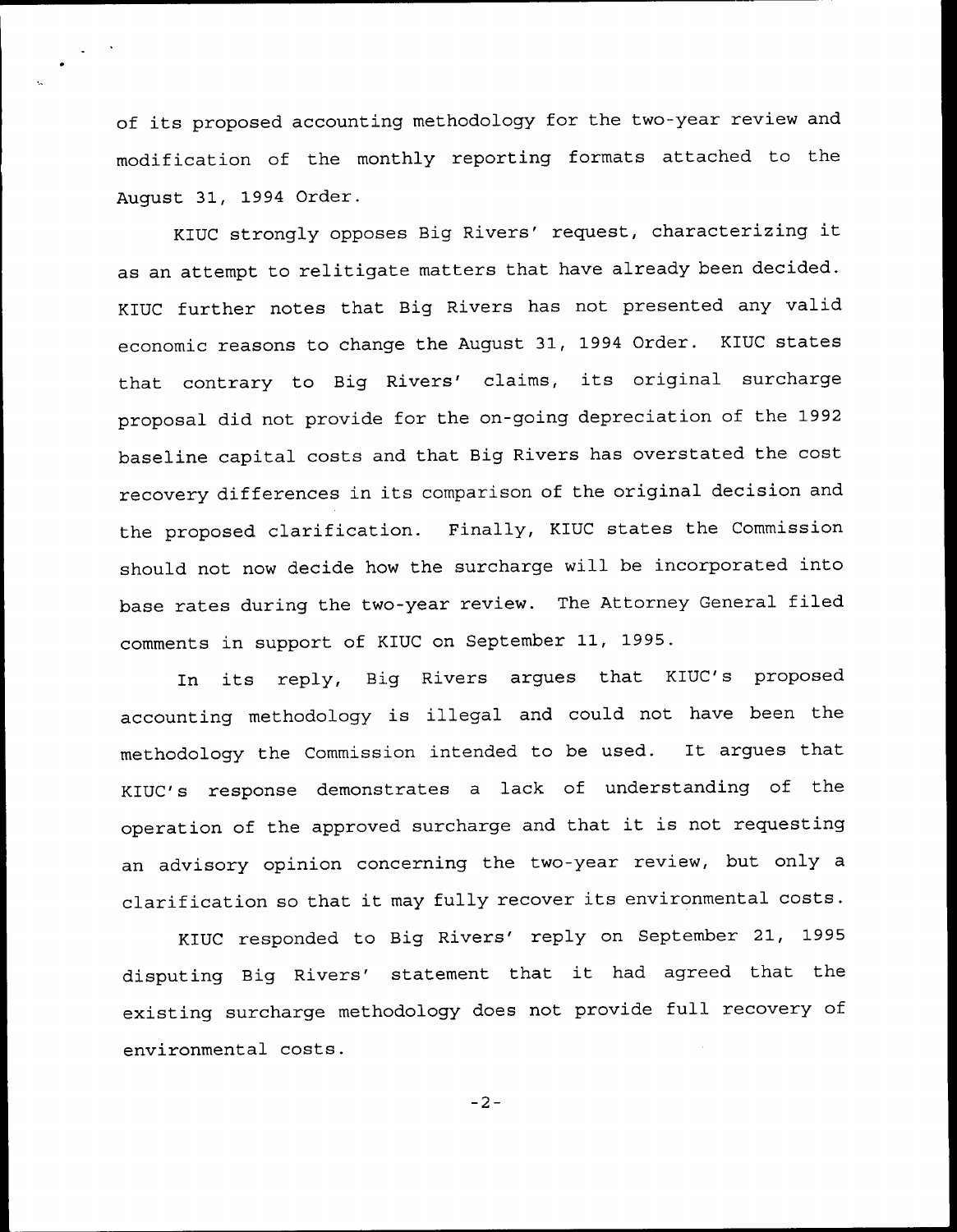## COMMENTARY

The August 31, 1994 Order approved Big Rivers' use of the "base/current" approach for the surcharge mechanism. This approach compares the environmental revenue requirements for a defined base period with those for the current reporting period. Using this approach, the revenue requirement for the base period reflects the environmental compliance costs included in existing rates. The base period revenue requirement is a fixed amount as of a specific point in time, which is subject to modification at the first twoyear review. Subsequent variations in environmental costs from the level included in the base period are reflected in the current period and recovered through the monthly surcharge. Reducing the base period revenue requirement as proposed by Big Rivers while adjusting for cost variations in the current period revenue requirement would result in double recovery of fixed costs on amounts which are included in existing rates.

Big Rivers proposed and the Commission accepted the twelve months ending December 31, 1992 as the base period. Through the formats in Appendix <sup>B</sup> to the August 31, 1994 Order, the Commission provided the specific calculations needed to determine the monthly environmental revenue requirements for the current periods. The formats also reflect that the base period revenue requirement is a fixed portion of eligible costs already in existing rates which does not change. Subtracting the base period revenue requirement from the current period revenue requirement establishes the level of eligible environmental compliance costs not already included in

 $-3-$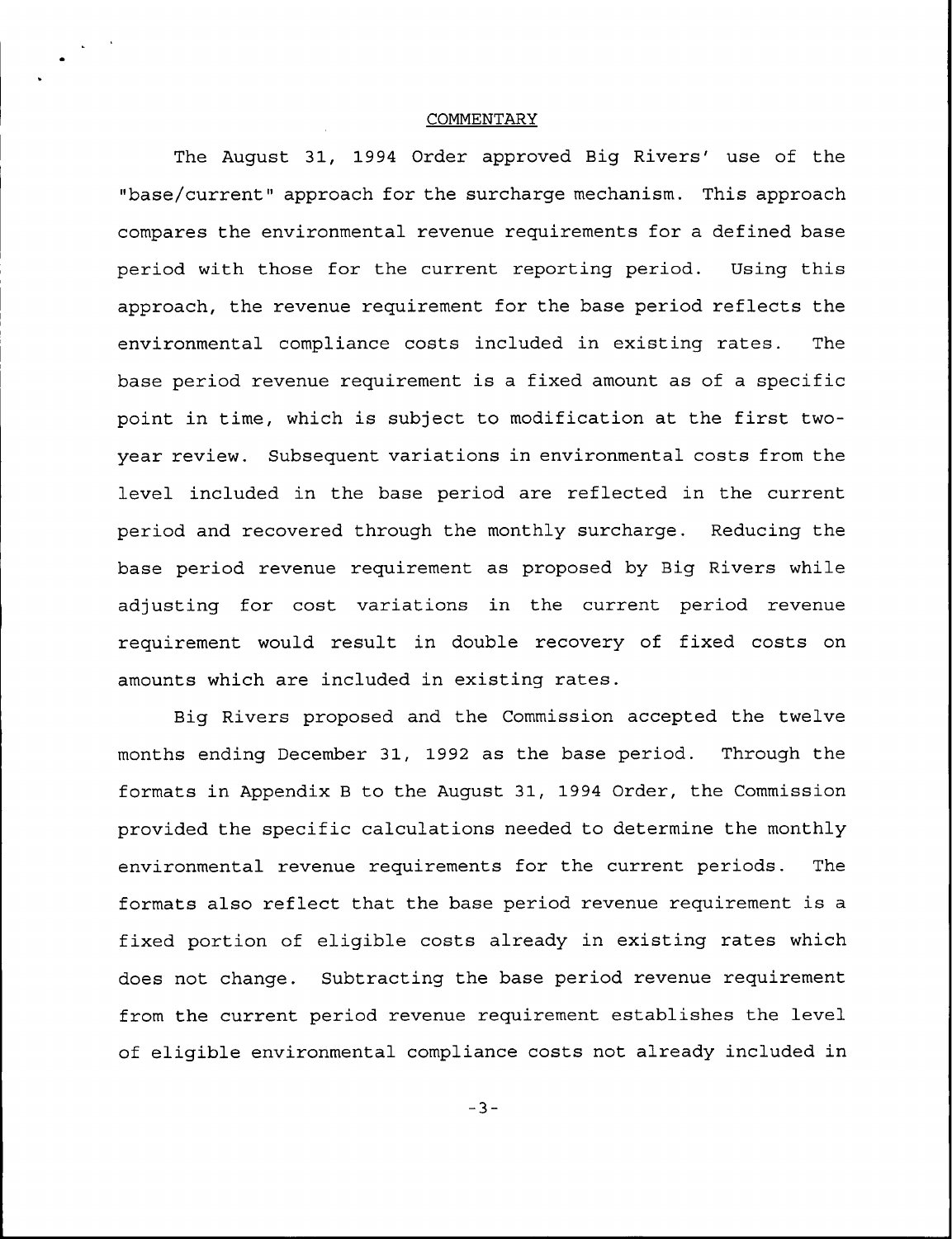existing rates. This is the level of cost recovery provided under KRS 278.183(2), no more and no less.

## CONCLUSIONS

Big Rivers' motion does more than request a clarification of accounting methodology. It raises issues which should have been raised on rehearing. Even if Big Rivers' June 19, 1995 motion had been for rehearing, it would not be timely filed.

Nor would changing to the "incremental" approach for the surcharge increase its recovery. As Big Rivers has sought recovery for all of its compliance activity, it would collect the same revenues regardless of whether it used the approved "base/current" or "incremental" approach.

Big Rivers' total environmental compliance costs will be recovered either through existing base rates or the surcharge. Big Rivers proposed, and the Commission accepted, the concept that the level of environmental compliance costs for the twelve months ended December 31, 1992 would be considered recovered through existing rates. To the degree that the current level of environmental compliance costs exceed those already included in existing rates, Big Rivers will be eligible to recover the difference through the surcharge.

The formats prescribed in the Commission's August 31, 1994 Order provided the specifics for the calculation of both the base period and current period revenue requirements. The formats were and are consistent with the surcharge mechanism approved for Big Rivers. The prescribed formats reflect the fixed, existing rate

 $-4-$